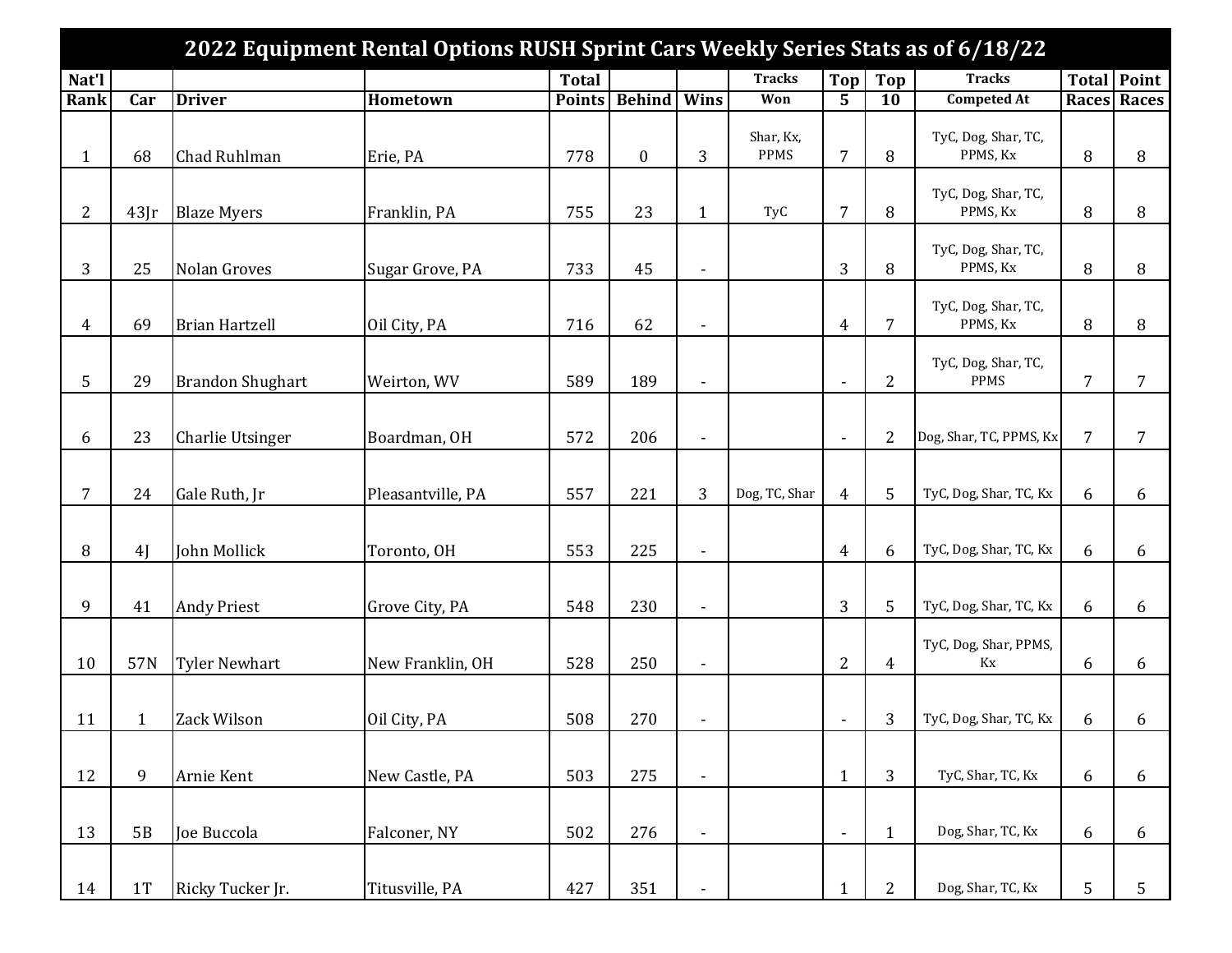|       |                 |                        | 2022 Equipment Rental Options RUSH Sprint Cars Weekly Series Stats as of 6/18/22 |               |               |                          |               |                          |                          |                            |                |                    |
|-------|-----------------|------------------------|----------------------------------------------------------------------------------|---------------|---------------|--------------------------|---------------|--------------------------|--------------------------|----------------------------|----------------|--------------------|
| Nat'l |                 |                        |                                                                                  | <b>Total</b>  |               |                          | <b>Tracks</b> | Top                      | Top                      | <b>Tracks</b>              |                | <b>Total Point</b> |
| Rank  | Car             | <b>Driver</b>          | <b>Hometown</b>                                                                  | <b>Points</b> | <b>Behind</b> | Wins                     | Won           | $\overline{5}$           | $\overline{10}$          | <b>Competed At</b>         |                | <b>Races Races</b> |
|       |                 |                        |                                                                                  |               |               |                          |               |                          |                          |                            |                |                    |
| 15    | 62              | <b>Brian Cressley</b>  | Corry, PA                                                                        | 421           | 357           | $\overline{\phantom{a}}$ |               | $\mathbf{1}$             | $\overline{c}$           | Shar, TC, PPMS             | 5              | 5                  |
|       |                 |                        |                                                                                  |               |               |                          |               |                          |                          |                            |                |                    |
| 16    | 16c             | Amelia Clay            | Warren, OH                                                                       | 401           | 377           | $\overline{\phantom{a}}$ |               | $\overline{\phantom{a}}$ | $\overline{\phantom{a}}$ | Shar, TC, Kx               | 5              | 5                  |
|       |                 |                        |                                                                                  |               |               |                          |               |                          |                          |                            |                |                    |
| 17    | 12              | <b>Ryan Fraley</b>     | Brookfield, OH                                                                   | 360           | 418           | $\mathbf{1}$             | Shar          | $\overline{c}$           | 3                        | Shar, Kx                   | $\overline{4}$ | 4                  |
|       |                 |                        |                                                                                  |               |               |                          |               |                          |                          |                            |                |                    |
| 18    | 69x             | A.J. MacQuarrie        | Titusville, PA                                                                   | 340           | 438           | $\overline{\phantom{a}}$ |               | $\blacksquare$           | $\mathbf{1}$             | Dog, Shar, TC, Kx          | $\overline{4}$ | 4                  |
| 19    | 13K             | Kevin Kaserman         | Middlefield, OH                                                                  | 311           | 467           | $\overline{\phantom{a}}$ |               | $\overline{\phantom{a}}$ | $\blacksquare$           | Shar, Kx                   | $\overline{4}$ | 4                  |
|       |                 |                        |                                                                                  |               |               |                          |               |                          |                          |                            |                |                    |
| 20    | 47              | Jarod Larson           | Jefferson, OH                                                                    | 259           | 519           | $\overline{\phantom{a}}$ |               | $\overline{\phantom{a}}$ | $\overline{2}$           | Shar                       | 3              | 3                  |
|       |                 |                        |                                                                                  |               |               |                          |               |                          |                          |                            |                |                    |
| 21    | 44C             | <b>Bill Cunningham</b> | Jefferson, OH                                                                    | 250           | 528           | $\overline{\phantom{a}}$ |               | $\overline{\phantom{a}}$ | $\overline{2}$           | Shar                       | 3              | 3                  |
|       |                 |                        |                                                                                  |               |               |                          |               |                          |                          |                            |                |                    |
| 22    | 19              | <b>Brad Blackshear</b> | Brookfield, OH                                                                   | 244           | 534           | $\overline{\phantom{a}}$ |               | $\overline{\phantom{a}}$ | $\mathbf{1}$             | Shar, Kx                   | 3              | 3                  |
|       |                 |                        |                                                                                  |               |               |                          |               |                          |                          |                            |                |                    |
| 23    | 77 <sub>D</sub> | Dustin DeMattia        | Montville, OH                                                                    | 170           | 608           | $\overline{a}$           |               | $\mathbf{1}$             | $\mathbf{1}$             | Shar                       | $\overline{2}$ | $\overline{c}$     |
|       |                 |                        |                                                                                  |               |               |                          |               |                          |                          |                            |                |                    |
| 24    | 2R              | <b>Rich Womeldorf</b>  | Apollo, PA                                                                       | 165           | 613           | $\overline{\phantom{a}}$ |               | $\overline{\phantom{a}}$ | $\blacksquare$           | Kx                         | $\overline{2}$ | $\overline{c}$     |
| 25    | 23s             | Russ Sansosti          | Youngstown, OH                                                                   | 164           | 614           | $\overline{\phantom{a}}$ |               | $\overline{\phantom{a}}$ | 1                        | TyC, Shar                  | $\overline{2}$ | 2                  |
|       |                 |                        |                                                                                  |               |               |                          |               |                          |                          |                            |                |                    |
| 26    | 20              | Jeff Metsger           | Lebanon, PA                                                                      | 88            | 690           | $\frac{1}{2}$            |               | $\blacksquare$           | $\mathbf{1}$             | $\mathop{\rm Kx}\nolimits$ | $\mathbf{1}$   | $\mathbf{1}$       |
|       |                 |                        |                                                                                  |               |               |                          |               |                          |                          |                            |                |                    |
| 27    | 13              | Frank Wilson Jr.       | Belmont, WV                                                                      | 87            | 691           | $\frac{1}{2}$            |               | $\blacksquare$           | $\mathbf{1}$             | PPMS                       | $\mathbf{1}$   | $\mathbf{1}$       |
|       |                 |                        |                                                                                  |               |               |                          |               |                          |                          |                            |                |                    |
| 28    | 12c             | Calvin Clay            | Warren, OH                                                                       | $70\,$        | 708           |                          |               |                          |                          | Shar                       | $\mathbf{1}$   | $\mathbf{1}$       |